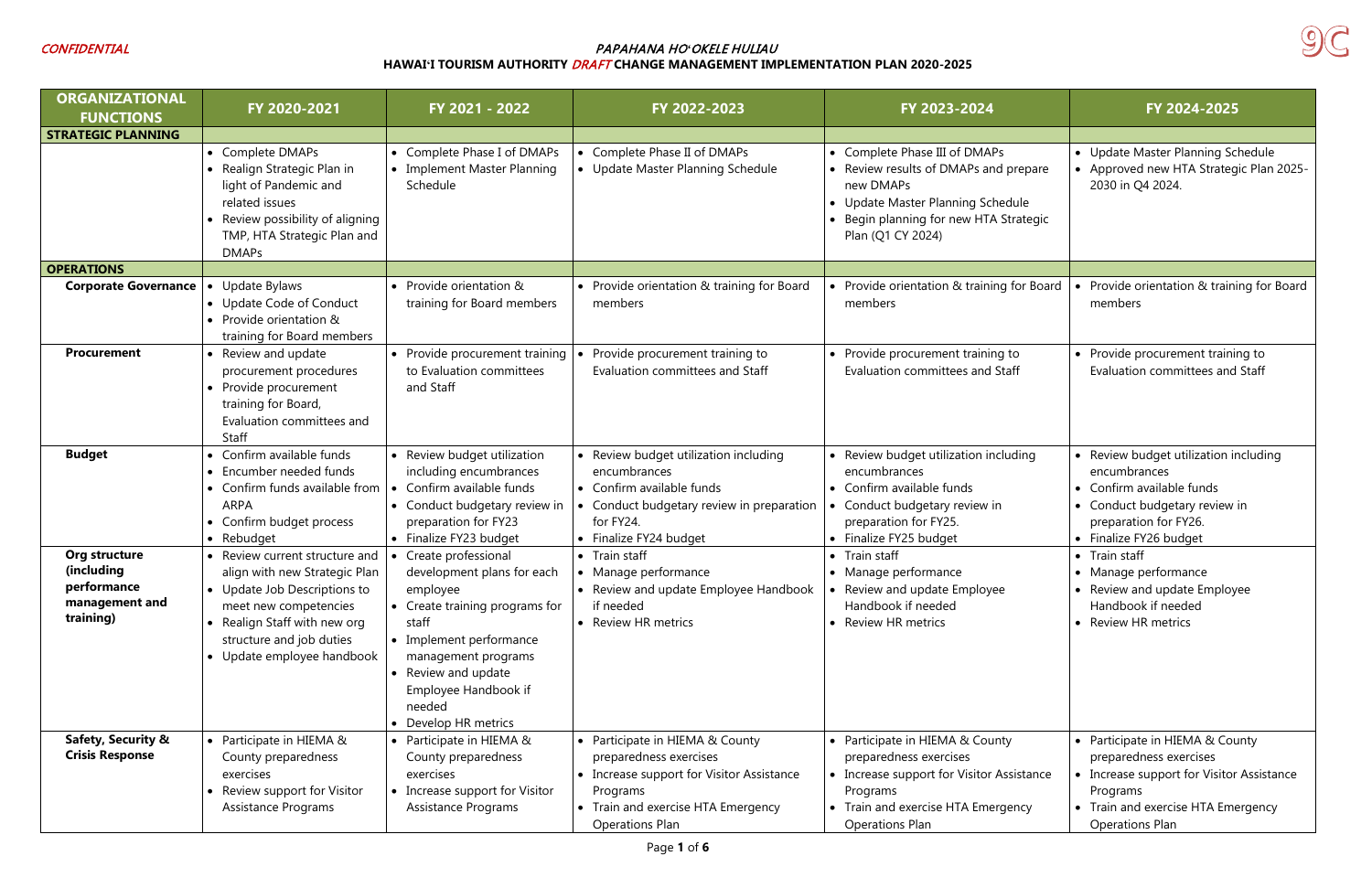

| <b>ORGANIZATIONAL</b><br><b>FUNCTIONS</b>       | FY 2020-2021                                                                                                                                                                                                                                                                                                                                                                                                         | FY 2021 - 2022                                                                                                                                                                                                                                                                                                                                                                   | FY 2022-2023                                                                                                                                                                                                                                                                 | FY 2023-2024                                                                                                                                                                                                                                                                                                                                        | FY 2024-2025                                                                                                                                                                     |
|-------------------------------------------------|----------------------------------------------------------------------------------------------------------------------------------------------------------------------------------------------------------------------------------------------------------------------------------------------------------------------------------------------------------------------------------------------------------------------|----------------------------------------------------------------------------------------------------------------------------------------------------------------------------------------------------------------------------------------------------------------------------------------------------------------------------------------------------------------------------------|------------------------------------------------------------------------------------------------------------------------------------------------------------------------------------------------------------------------------------------------------------------------------|-----------------------------------------------------------------------------------------------------------------------------------------------------------------------------------------------------------------------------------------------------------------------------------------------------------------------------------------------------|----------------------------------------------------------------------------------------------------------------------------------------------------------------------------------|
|                                                 | • Development of safety<br>awareness programs that<br>address visitor focused<br>safety concerns.                                                                                                                                                                                                                                                                                                                    | • Refine HTA Emergency<br>Operations plans<br>• Explore feasibility for visitor<br>ambassador programs.<br>• Implement safety awareness<br>programs that address visitor<br>focused safety concerns.                                                                                                                                                                             | • Implement safety awareness programs<br>that address visitor focused safety<br>concerns.                                                                                                                                                                                    | • Implement safety awareness programs<br>that address visitor focused safety<br>concerns.                                                                                                                                                                                                                                                           | • Implement safety awareness programs<br>that address visitor focused safety<br>concerns.                                                                                        |
| <b>Communications</b>                           | Continue industry-focused<br>communications.<br>Ramp up visitor-focused<br>communications on<br>expectations and safety.<br>Seek earned media<br>opportunities.                                                                                                                                                                                                                                                      | Establish HTA liaisons on<br>each island.<br>Begin attending community<br>and neighborhood board<br>meetings.<br>Seek community speaking<br>engagements.<br>Begin holding regular town<br>hall meetings.<br>Implement government<br>relations team.<br>Overhaul HTA website.<br>Develop a common<br>langauge and framework<br>for understanding tourism.<br>Refine key messages. | Seek community speaking<br>engagements.<br>Continue to hold town hall meetings.<br>Continue to grow and share common<br>language.<br>Refine key messages.                                                                                                                    | Seek community speaking<br>engagements.<br>Continue to hold town hall meetings.<br>Continue to grow and share common<br>language.<br>Refine key messages.                                                                                                                                                                                           | Seek community speaking<br>engagements.<br>Continue to hold town hall meetings.<br>Continue to grow and share common<br>language.<br>Refine key messages.                        |
| <b>RESEARCH</b>                                 |                                                                                                                                                                                                                                                                                                                                                                                                                      |                                                                                                                                                                                                                                                                                                                                                                                  |                                                                                                                                                                                                                                                                              |                                                                                                                                                                                                                                                                                                                                                     |                                                                                                                                                                                  |
| <b>Data Collection &amp;</b><br><b>Analysis</b> | • Conduct strategic planning<br>session with Researchers to<br>o Align research to<br>strategic plans*<br>Identify KPIs that reflect<br>$\circ$<br>strategic plans<br>Method for gathering<br>$\circ$<br>and analyzing data<br>Methods for<br>$\circ$<br>communicating<br>research results in<br>understandable format<br>(i.e. dashboards)<br>Develop metrics to<br>$\circ$<br>monitor change<br>management efforts | Implement new protocols<br>for analyzing research data,<br>KPIs, change management<br>metrics, and communicating<br>results on regular basis<br>• Establish new research<br>systems to measure:<br>o Daily and weekly data<br>Begin looking at ways to<br>$\circ$<br>automate data collection,<br>analysis, and dashboards                                                       | • Incorporate new research systems into<br>existing data collection, analysis, and KPIs<br>• Continue communicating research, data<br>analysis, and KPIs on regular basis<br>• Establish new research systems to<br>monitor future trends and extrapolate<br>impact on State | • Communicate information on future<br>trends and possible impact on State to<br>stakeholder groups<br>• Continue communicating research, data<br>analysis & KPIs on regular basis<br>• Survey stakeholders to determine if<br>research, data analysis and KPIs are<br>informative and useful to them; adjust<br>research systems where appropriate | • Communicate information on future<br>trends and possible impact on State to<br>stakeholder groups<br>Continue communicating research, data<br>analysis & KPIs on regular basis |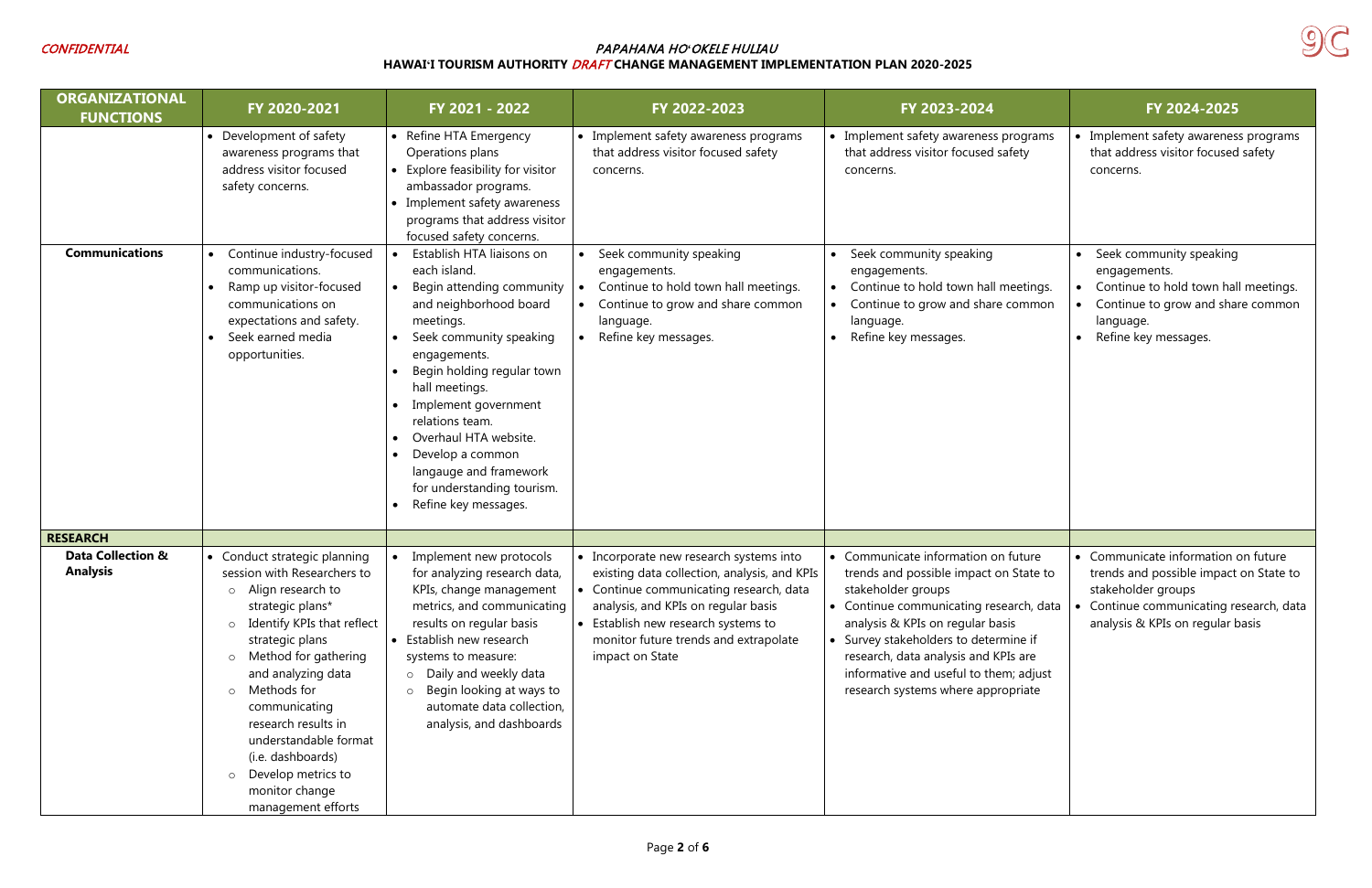# CONFIDENTIAL PAPAHANA HO*ʻ*OKELE HULIAU

**HAWAIʻI TOURISM AUTHORITY** DRAFT **CHANGE MANAGEMENT IMPLEMENTATION PLAN 2020-2025**



| <b>ORGANIZATIONAL</b><br><b>FUNCTIONS</b>                             | FY 2020-2021                                                                                                                                                                                                                                                                                                                                                                                                                         | FY 2021 - 2022                                                                                                                                                                                                                                                                                                                                                                                           | FY 2022-2023                                                                                                                                                                                                                                                                                                                                                                                    | FY 2023-2024                                                                                                                                                                                                                                                                                                                                                                                    | FY 2024-2025                                                                                                                                                                                                                                                                                                                                                                 |
|-----------------------------------------------------------------------|--------------------------------------------------------------------------------------------------------------------------------------------------------------------------------------------------------------------------------------------------------------------------------------------------------------------------------------------------------------------------------------------------------------------------------------|----------------------------------------------------------------------------------------------------------------------------------------------------------------------------------------------------------------------------------------------------------------------------------------------------------------------------------------------------------------------------------------------------------|-------------------------------------------------------------------------------------------------------------------------------------------------------------------------------------------------------------------------------------------------------------------------------------------------------------------------------------------------------------------------------------------------|-------------------------------------------------------------------------------------------------------------------------------------------------------------------------------------------------------------------------------------------------------------------------------------------------------------------------------------------------------------------------------------------------|------------------------------------------------------------------------------------------------------------------------------------------------------------------------------------------------------------------------------------------------------------------------------------------------------------------------------------------------------------------------------|
|                                                                       | Develop procedures to<br>$\circ$<br>ensure that KPIs and<br>change management<br>metrics are regularly<br>updated (at least once a<br>month)<br>Provide research "training"<br>for Board and Staff                                                                                                                                                                                                                                   |                                                                                                                                                                                                                                                                                                                                                                                                          |                                                                                                                                                                                                                                                                                                                                                                                                 |                                                                                                                                                                                                                                                                                                                                                                                                 |                                                                                                                                                                                                                                                                                                                                                                              |
|                                                                       | <b>STEWARDSHIP &amp; STANDARDS SETTING (BRAND MANAGEMENT)</b>                                                                                                                                                                                                                                                                                                                                                                        |                                                                                                                                                                                                                                                                                                                                                                                                          |                                                                                                                                                                                                                                                                                                                                                                                                 |                                                                                                                                                                                                                                                                                                                                                                                                 |                                                                                                                                                                                                                                                                                                                                                                              |
| <b>Community &amp;</b><br><b>Cultural History</b>                     | • Establish criteria to verify<br>accurate portrayals of<br>Hawaiian culture<br>• Discuss how to introduce<br>other local<br>cultures/communities                                                                                                                                                                                                                                                                                    | • Strengthen the relationship<br>between the visitor industry<br>and the Hawaiian community<br>• Create visitor experiences,<br>activities, and marketing<br>programs that are respectful<br>and accurate of the Hawaiian<br>Culture<br>Support Hawaiian programs<br>and cultural practitioners to<br>help preserve and<br>perpetuate Hawaiian culture.<br>Support the everyday use of<br>'Ōlelo Hawai'i | • Strengthen the relationship between the<br>visitor industry and the Hawaiian<br>community<br>• Create visitor experiences, activities, and<br>marketing programs that are respectful<br>and accurate of the Hawaiian Culture<br>Support Hawaiian programs and cultural<br>practitioners to help preserve and<br>perpetuate Hawaiian culture.<br>Support the everyday use of 'Olelo<br>Hawai'i | Strengthen the relationship between<br>the visitor industry and the Hawaiian<br>community<br>Create visitor experiences, activities, and<br>marketing programs that are respectful<br>and accurate of the Hawaiian Culture<br>• Support Hawaiian programs and<br>cultural practitioners to help preserve<br>and perpetuate Hawaiian culture.<br>• Support the everyday use of 'Olelo<br>Hawai'i | • Strengthen the relationship betwe<br>the visitor industry and the Hawaii<br>community<br>Create visitor experiences, activitie<br>marketing programs that are respo<br>and accurate of the Hawaiian Culti<br>• Support Hawaiian programs and<br>cultural practitioners to help prese<br>and perpetuate Hawaiian culture.<br>• Support the everyday use of 'Olek<br>Hawaiʻi |
| <b>Certifications &amp;</b><br>standards<br>development/<br>alignment | • Develop and support<br>certification programs that<br>align with preserving and<br>perpetuating the Hawaiian<br>culture, protecting natural<br>resources, and respecting<br>our precious community<br>• Ensure a safe and positive<br>visitor experience through<br>the development of effective<br>certifications.<br>• Review and establish criteria<br>to ensure certifications and<br>standards are relevant and<br>applicable | • Document standards and<br>develop certification<br>program<br>• Work with community<br>partners to harmonize<br>standards<br>• Communicate program to<br>stakeholders<br>• Begin implementation                                                                                                                                                                                                        | • Increase participation in programs                                                                                                                                                                                                                                                                                                                                                            | • Increase participation in programs                                                                                                                                                                                                                                                                                                                                                            | • Increase participation in programs                                                                                                                                                                                                                                                                                                                                         |
| <b>Protect the Brand</b>                                              | • Development of "Mālama<br>Hawai'i" messaging, videos,<br>and campaign                                                                                                                                                                                                                                                                                                                                                              | • Review and enhance the<br>"Mālama Hawai'i" messaging,<br>videos, and campaign                                                                                                                                                                                                                                                                                                                          | • Review and enhance the "Mālama<br>Hawai'i" messaging, videos, and<br>campaign                                                                                                                                                                                                                                                                                                                 | • Review and enhance the "Mālama<br>Hawai'i" messaging, videos, and<br>campaign                                                                                                                                                                                                                                                                                                                 | • Review and enhance the "Mālama<br>Hawai'i" messaging, videos, and<br>campaign                                                                                                                                                                                                                                                                                              |

|                                                                                              | FY 2024-2025                                                                                                                                                                                                                                                                                                                                                                                |
|----------------------------------------------------------------------------------------------|---------------------------------------------------------------------------------------------------------------------------------------------------------------------------------------------------------------------------------------------------------------------------------------------------------------------------------------------------------------------------------------------|
|                                                                                              |                                                                                                                                                                                                                                                                                                                                                                                             |
| tween<br>waiian<br>vities, and<br>espectful<br>Culture<br>١d<br>reserve<br>re.<br>.<br>Jlelo | Strengthen the relationship between<br>the visitor industry and the Hawaiian<br>community<br>Create visitor experiences, activities, and<br>marketing programs that are respectful<br>and accurate of the Hawaiian Culture<br>Support Hawaiian programs and<br>cultural practitioners to help preserve<br>and perpetuate Hawaiian culture.<br>Support the everyday use of 'Olelo<br>Hawai'i |
| ams                                                                                          | Increase participation in programs                                                                                                                                                                                                                                                                                                                                                          |
| ma<br>d                                                                                      | Review and enhance the "Mālama<br>Hawai'i" messaging, videos, and<br>campaign                                                                                                                                                                                                                                                                                                               |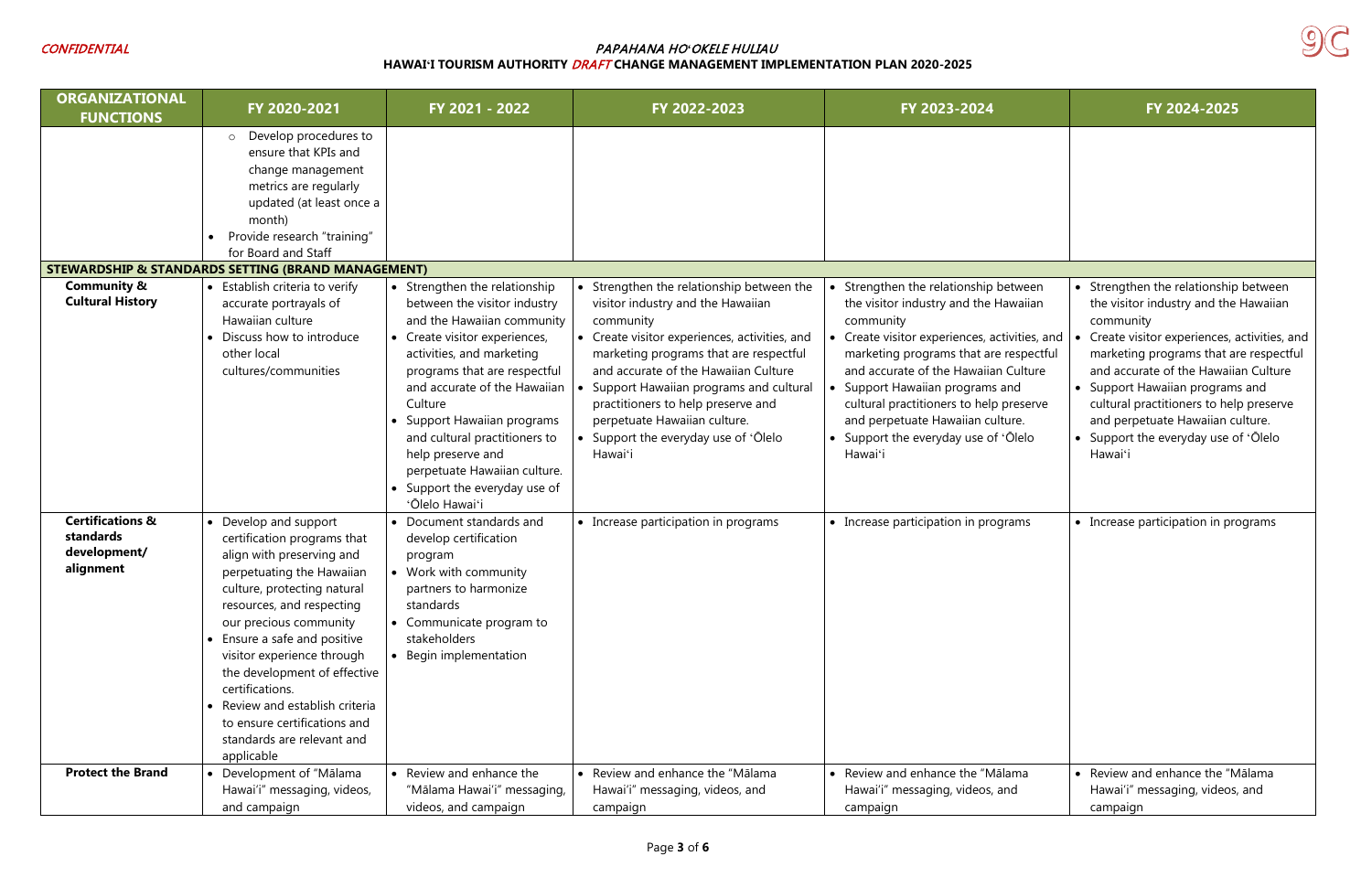

| <b>ORGANIZATIONAL</b><br><b>FUNCTIONS</b>                                    | FY 2020-2021                                                                                                                                                                                                           | FY 2021 - 2022                                                                                                                                                                                                                                                                                                                                          | FY 2022-2023                                                                                                                                                                                                                                       | FY 2023-2024                                                                                                                                                                                                                                        | FY 2024-2025                                                                                                                                                                                                                                          |
|------------------------------------------------------------------------------|------------------------------------------------------------------------------------------------------------------------------------------------------------------------------------------------------------------------|---------------------------------------------------------------------------------------------------------------------------------------------------------------------------------------------------------------------------------------------------------------------------------------------------------------------------------------------------------|----------------------------------------------------------------------------------------------------------------------------------------------------------------------------------------------------------------------------------------------------|-----------------------------------------------------------------------------------------------------------------------------------------------------------------------------------------------------------------------------------------------------|-------------------------------------------------------------------------------------------------------------------------------------------------------------------------------------------------------------------------------------------------------|
|                                                                              | • Promotion of and support<br>for "buy local" programs<br>• Encouraging purchase of<br>Hawai'i's agriculture<br>products<br>• Refresh responsible travel<br>videos<br>• Travel trade education<br>• Consumer education | • Promotion of and support<br>for "buy local" programs<br>• Encouraging purchase of<br>Hawai'i's agriculture<br>products<br>• Refresh responsible travel<br>videos<br>• Travel trade education<br>Consumer education                                                                                                                                    | • Promotion of and support for "buy local"<br>programs<br>• Encouraging purchase of Hawai'i's<br>agriculture products<br>• Refresh responsible travel videos<br>• Travel trade education<br>Consumer education                                     | • Promotion of and support for "buy<br>local" programs<br>• Encouraging purchase of Hawai'i's<br>agriculture products<br>• Refresh responsible travel videos<br>• Travel trade education<br>Consumer education                                      | • Promotion of and support for "buy<br>local" programs<br>• Encouraging purchase of Hawai'i's<br>agriculture products<br>• Refresh responsible travel videos<br>• Travel trade education<br>Consumer education                                        |
| <b>Address Hot Spots</b>                                                     | • Identifying hotspots<br>• Convene meetings with<br>pertinent/relevant agencies<br>for proactive planning and<br>to address issues                                                                                    | Develop and implement<br>program for addressing<br>hotspot issues<br>Convene meetings with<br>pertinent/relevant agencies<br>for proactive planning and to<br>address issues                                                                                                                                                                            | • Review, evaluate, and refine program for<br>addressing hotspot issues<br>• Determine extent to which hotspots<br>issues were addressed<br>• Convene meetings with<br>pertinent/relevant agencies for proactive<br>planning and to address issues | Review, evaluate, and refine program<br>for addressing hotspot issues<br>• Determine extent to which hotspots<br>issues were addressed<br>• Convene meetings with<br>pertinent/relevant agencies for<br>proactive planning and to address<br>issues | • Review, evaluate, and refine program<br>for addressing hotspot issues<br>• Determine extent to which hotspots<br>issues were addressed<br>• Convene meetings with<br>pertinent/relevant agencies for<br>proactive planning and to address<br>issues |
| <b>COMMUNITY CONVENING</b>                                                   |                                                                                                                                                                                                                        |                                                                                                                                                                                                                                                                                                                                                         |                                                                                                                                                                                                                                                    |                                                                                                                                                                                                                                                     |                                                                                                                                                                                                                                                       |
| <b>Consumer &amp;</b><br>community education                                 | • Identify areas in which<br>stakeholder education is<br>needed<br>Develop education program                                                                                                                           | • Implement stakeholder<br>education program                                                                                                                                                                                                                                                                                                            | • Continue stakeholder education program                                                                                                                                                                                                           | Continue stakeholder education<br>program                                                                                                                                                                                                           | • Continue stakeholder education<br>program                                                                                                                                                                                                           |
| <b>Industry and</b><br>community<br>relations/networking<br>& vendor support | • Consider relaunch of Keep It<br>Hawai'i program for next FY                                                                                                                                                          | Review and realign Annual<br>Tourism Conference and<br>consider new semi-annual<br>tourism conferences<br>Develop a new schedule for<br>Conference<br>• Hold New Semi-Annual<br><b>Tourism Conferences</b><br>• Continue to support ongoing<br><b>Hospitality Industry Updates</b><br>with each of the four<br>counties to ensure open<br>communication | • Conduct New Semi-Annual Tourism<br>Conferences                                                                                                                                                                                                   | • Conduct New Semi-Annual Tourism<br>Conferences                                                                                                                                                                                                    | • Conduct New Semi-Annual Tourism<br>Conferences                                                                                                                                                                                                      |
| <b>Gov't coordination</b><br>(interagency,<br>interisland, inter-<br>branch) | • Review and revise process<br>for working with<br>government stakeholders<br>o Revise website so Govt.<br>officials can access KPI<br>information as needed                                                           | • Support government<br>stakeholders in addressing<br>community/tourism issues<br>o Provide research and<br>other information when<br>needed                                                                                                                                                                                                            | • Support government stakeholders in<br>addressing community/tourism issues<br>o Provide research and other<br>information when needed                                                                                                             | • Support government stakeholders in<br>addressing community/tourism issues<br>Provide research and other<br>$\circ$<br>information when needed                                                                                                     | • Support government stakeholders in<br>addressing community/tourism issues<br>o Provide research and other<br>information when needed                                                                                                                |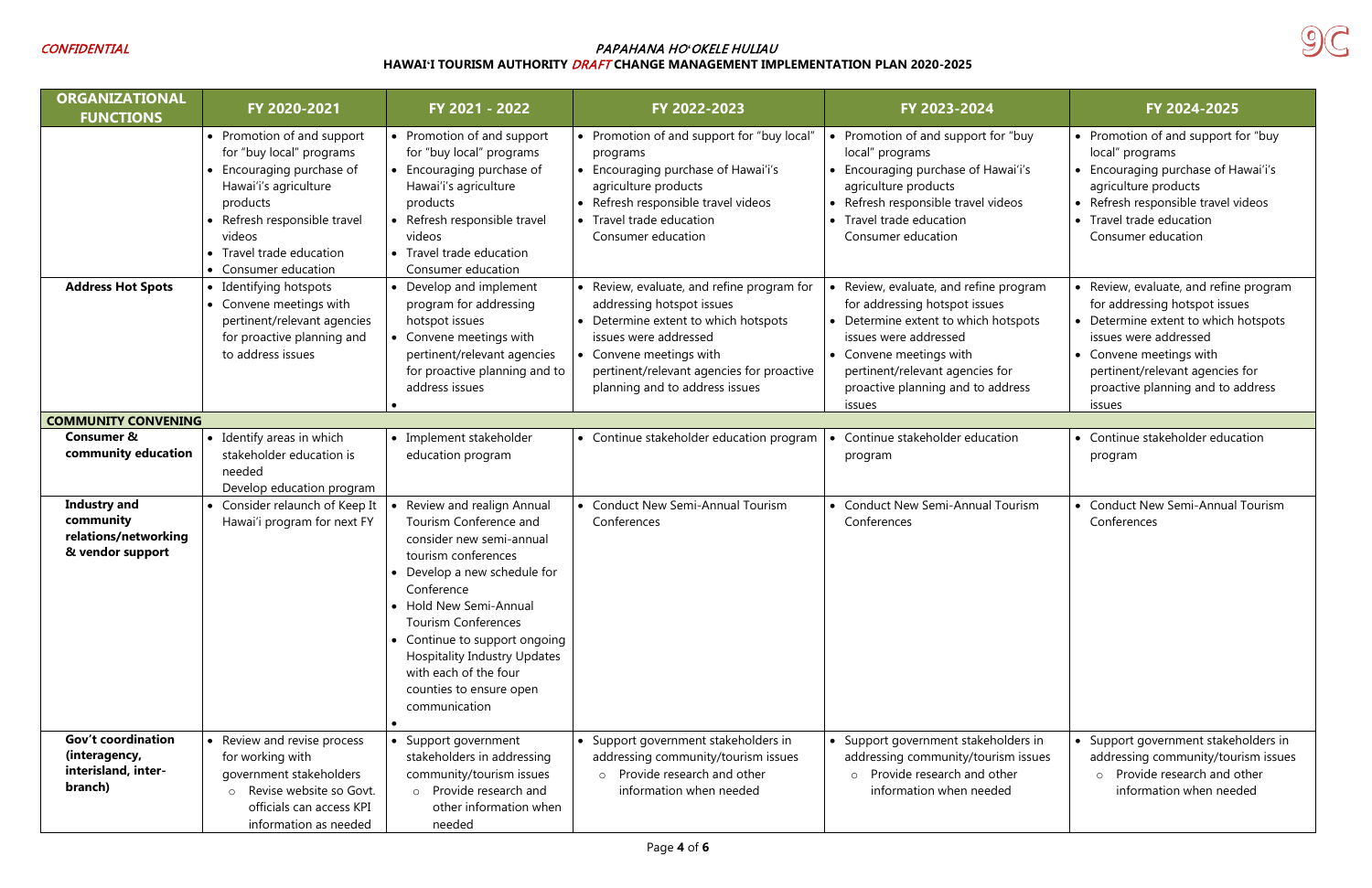

| <b>ORGANIZATIONAL</b><br><b>FUNCTIONS</b> | FY 2020-2021                                                                                                                                                                                                                                                                                                                                                                                                                                                                                                                                                                                                                                                         | FY 2021 - 2022                                                                                                                                                                                                                                                                                                                                                                                                                                                                                                                                                                                                                                                              | FY 2022-2023                                                                                                                                                                                                                                                                                                                                                                                                                                                                                                                                                                                                                                                            | FY 2023-2024                                                                                                                                                                                                                                                                                                                                                                                                                                                                                                                                                                                                                                                                        | FY 2024-2025                                                                                                                                                                                                                                                                                                                                                                                                                                                                                                                                                                                                                                                            |
|-------------------------------------------|----------------------------------------------------------------------------------------------------------------------------------------------------------------------------------------------------------------------------------------------------------------------------------------------------------------------------------------------------------------------------------------------------------------------------------------------------------------------------------------------------------------------------------------------------------------------------------------------------------------------------------------------------------------------|-----------------------------------------------------------------------------------------------------------------------------------------------------------------------------------------------------------------------------------------------------------------------------------------------------------------------------------------------------------------------------------------------------------------------------------------------------------------------------------------------------------------------------------------------------------------------------------------------------------------------------------------------------------------------------|-------------------------------------------------------------------------------------------------------------------------------------------------------------------------------------------------------------------------------------------------------------------------------------------------------------------------------------------------------------------------------------------------------------------------------------------------------------------------------------------------------------------------------------------------------------------------------------------------------------------------------------------------------------------------|-------------------------------------------------------------------------------------------------------------------------------------------------------------------------------------------------------------------------------------------------------------------------------------------------------------------------------------------------------------------------------------------------------------------------------------------------------------------------------------------------------------------------------------------------------------------------------------------------------------------------------------------------------------------------------------|-------------------------------------------------------------------------------------------------------------------------------------------------------------------------------------------------------------------------------------------------------------------------------------------------------------------------------------------------------------------------------------------------------------------------------------------------------------------------------------------------------------------------------------------------------------------------------------------------------------------------------------------------------------------------|
|                                           | o Create monthly<br>progress reports on<br>DMAPs & marketing<br>plans<br>o Create quarterly report<br>on KPIs for government<br>& industry stakeholders<br>Coordinate meetings with<br>elected officials, agency<br>representatives and<br>community representatives<br>to review DMAPs for each<br>island and identify key<br>community/tourism issues<br>o Prepare report for<br>elected officials,<br>agencies and<br>community leaders<br>summarizing key<br>community/tourism<br>issues<br>• Collaborate with<br>government stakeholders to<br>identify community/tourism<br>issues to be addressed by<br>agency, Counties, and/or<br>Legislature during coming | o Facilitate<br>communications with<br>community stakeholders<br>upon request<br>o Convene meetings<br>among stakeholders<br>when needed<br>Coordinate meetings with<br>elected officials, agency<br>representatives and<br>community representatives<br>to review DMAPs for each<br>island and identify key<br>community/tourism issues<br>for following year<br>Prepare report for<br>elected officials,<br>agencies and community<br>leaders summarizing key<br>community/tourism<br>issues<br>• Collaborate with government<br>stakeholders to identify<br>community/tourism issues to<br>be addressed by agency,<br>Counties, and/or Legislature<br>during coming year | $\circ$ Facilitate communications with<br>community stakeholders upon<br>request<br>Convene meetings among<br>$\circ$<br>stakeholders when needed<br>Coordinate meetings with elected<br>officials, agency representatives and<br>community representatives to review<br>DMAPs for each island and identify key<br>community/tourism issues for following<br>year<br>o Prepare report for elected officials,<br>agencies and community leaders<br>summarizing key<br>community/tourism issues<br>• Collaborate with government<br>stakeholders to identify<br>community/tourism issues to be<br>addressed by agency, Counties, and/or<br>Legislature during coming year | Facilitate communications with<br>$\circ$<br>community stakeholders upon<br>request<br>Convene meetings among<br>$\circ$<br>stakeholders when needed<br>Coordinate meetings with elected<br>officials, agency representatives and<br>community representatives to review<br>DMAPs for each island and identify key<br>community/tourism issues for<br>following year<br>Prepare report for elected officials,<br>$\circ$<br>agencies and community leaders<br>summarizing key<br>community/tourism issues<br>• Collaborate with government<br>stakeholders to identify<br>community/tourism issues to be<br>addressed by agency, Counties, and/or<br>Legislature during coming year | $\circ$ Facilitate communications with<br>community stakeholders upon<br>request<br>Convene meetings among<br>$\circ$<br>stakeholders when needed<br>Coordinate meetings with elected<br>officials, agency representatives and<br>community representatives to review<br>DMAPs for each island and identify key<br>community/tourism issues for<br>following year<br>o Prepare report for elected officials,<br>agencies and community leaders<br>summarizing key<br>community/tourism issues<br>• Collaborate with government<br>stakeholders to identify<br>community/tourism issues to be<br>addressed by agency, Counties, and/or<br>Legislature during coming year |
| <b>Workforce</b><br>development           | year                                                                                                                                                                                                                                                                                                                                                                                                                                                                                                                                                                                                                                                                 | • Begin gathering data on<br>status of visitor industry<br>workforce<br>• Review research on<br>workforce issues in the visitor<br>industry<br>• Work with other government<br>entities to convene industry-<br>educator advisory committee<br>• Convene communities to<br>discuss workforce<br>development issues in the<br>visitor industry                                                                                                                                                                                                                                                                                                                               | Develop a workforce development<br>$\bullet$<br>action plan to support a competitive<br>visitor industry.<br>• Implement initiatives from the plan<br>(which HTA is the lead on).                                                                                                                                                                                                                                                                                                                                                                                                                                                                                       | • Evaluate HTA-supported initiatives<br>completed, and implement initiatives<br>from the plan.                                                                                                                                                                                                                                                                                                                                                                                                                                                                                                                                                                                      | • Evaluate HTA-supported initiatives<br>completed, and implement initiatives<br>from the plan.                                                                                                                                                                                                                                                                                                                                                                                                                                                                                                                                                                          |